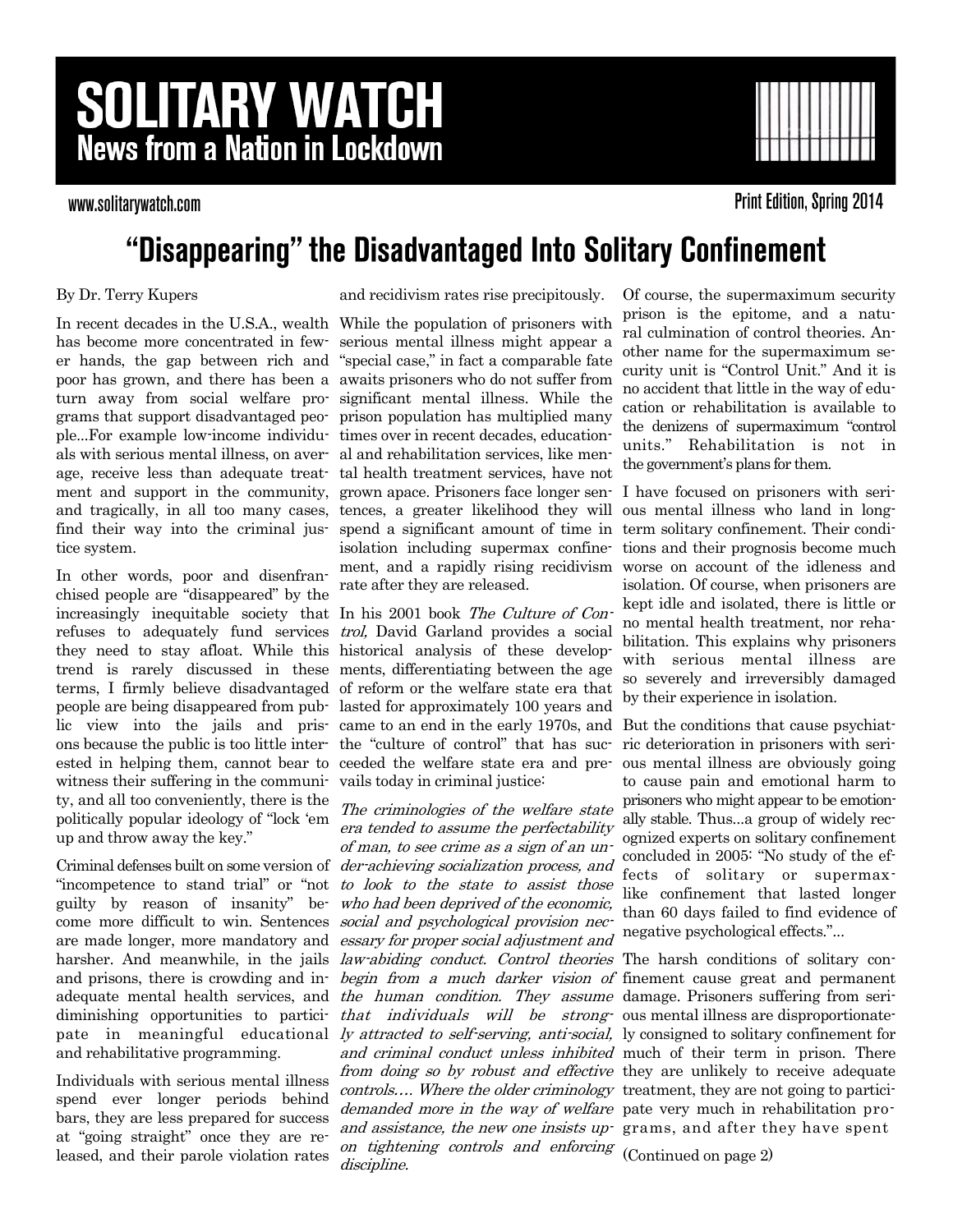(Continued from page 1)

a number of years in prison their psychiatric disorder is likely to be more severe, more chronic, less amenable to treatment, and they are more likely to leave prison (if they have a determinate sentence, and over 90% of prisoners are eventually released) broken and incapable of And visiting is very restricted. To a adjusting to life in the community.

Destroying a prisoner's ability to cope in the free world is one of the worst things prison does. I have described this as "the decimation of life skills," a form of torture. Crowding, a lack of rehabilitation opportunities, excessive reliance on isolation as punishment, restriction of visits and contacts with the outside world, pervasive sexual abuse, disrespect at every turn, the failure of prerelease planning — all these things add up to throwing the prisoner who completes a prison term out into the world broken, with no skills, and a very high risk of recidivism. This is the plight of prisoners with serious mental illness, and it is also the plight of the other prisoners consigned to long-term supermax settings.

I do not believe the public would stand for this outrageous callousness — if the public were aware it is going on in our midst. But the public is almost entirely ignorant about all

out mental illness who spend inordi-states mandating new forms of postnate lengths of time in solitary con-release civil commitment, and inthe community.

great extent, we in the community learn what is happening in prisons largely from the families of prisoners, who visit them and hear about So the prisoner who completes his their terrible straits, and then return to the community, and to their bility of being locked in a psychiatric legislators, to talk about that. But hospital (if he suffers from serisupermaximum security units tend ous mental illness) or the possibility to be located far from population of being found guilty of a new, incenters. Then, visiting at supermax prison crime because of his actions prisons is very restricted,...and quite while locked in an isolation unit. It a few prisoners tell me they actually is as if there is a wish to hide the dissuade their families from visiting damage wreaked by years of solitary because they do not want their loved confinement. ones to see them in shackles. The public hears little of what occurs in supermax prisons.

tioning back in the community. Routledge Handbook of Internationfrom the public that supermax facili- It is reprinted here with the kind ties are destroying people rather *permission of the author*. than preparing them from a lawabiding post-release life in the com-

of this. After all, there is little media munity, new ways are invented to attention to the plight of prisoners keep the prisoners locked up and out with serious mental illness, nor to of sight even longer...in recent years, the plight of prisoners with or with-there has been legislation in many finement and are then returned to creasingly new criminal charges are brought against prisoners for relatively minor misbehaviors that once would have been punished during their prison term with a short stint in segregation.

prison term is faced with the possi-

I have described a tragic phenome- A psychiatrist, he is on the faculty of non that is all too usual. Prisoners the Wright Institute in Berkeley, in solitary confinement deteriorate California. The following is a brief and become more psychiatrically excerpt from a chapter on solitary impaired and less capable of func- *confinement which appears in* The Then, as if to "hide the evidence" al Crime and Justice Studies (2013). Dr. Terry Kupers is one of the nation's leading experts on the psychological effects of prison isolation.

### **About Solitary Watch**

Solitary Watch (www.solitarywatch.com) is a web-based project aimed at bringing solitary confinement out of the shadows and into the light of the public square. Our mission is to provide the public—as well as practicing attorneys, legal scholars, law enforcement and corrections officers, policymakers, educators, advocates, and people in prison—with the first centralized source of background research, unfolding developments, and original reporting on solitary confinement in the United States.

The print edition of Solitary Watch is produced quarterly and is available free of charge to currently and formerly incarcerated people, to prisoners' families and advocates, and to non-profit organizations. To receive a copy, send a request to the address or email below.

We also welcome accounts of life in solitary confinement, as well as stories, poems, essays, and artwork by people who have served time in isolation. Please send contributions to "Voices from Solitary" at the address below.

Solitary Watch, PO Box 11374, Washington, DC 20008

Email: solitarywatchnews@gmail.com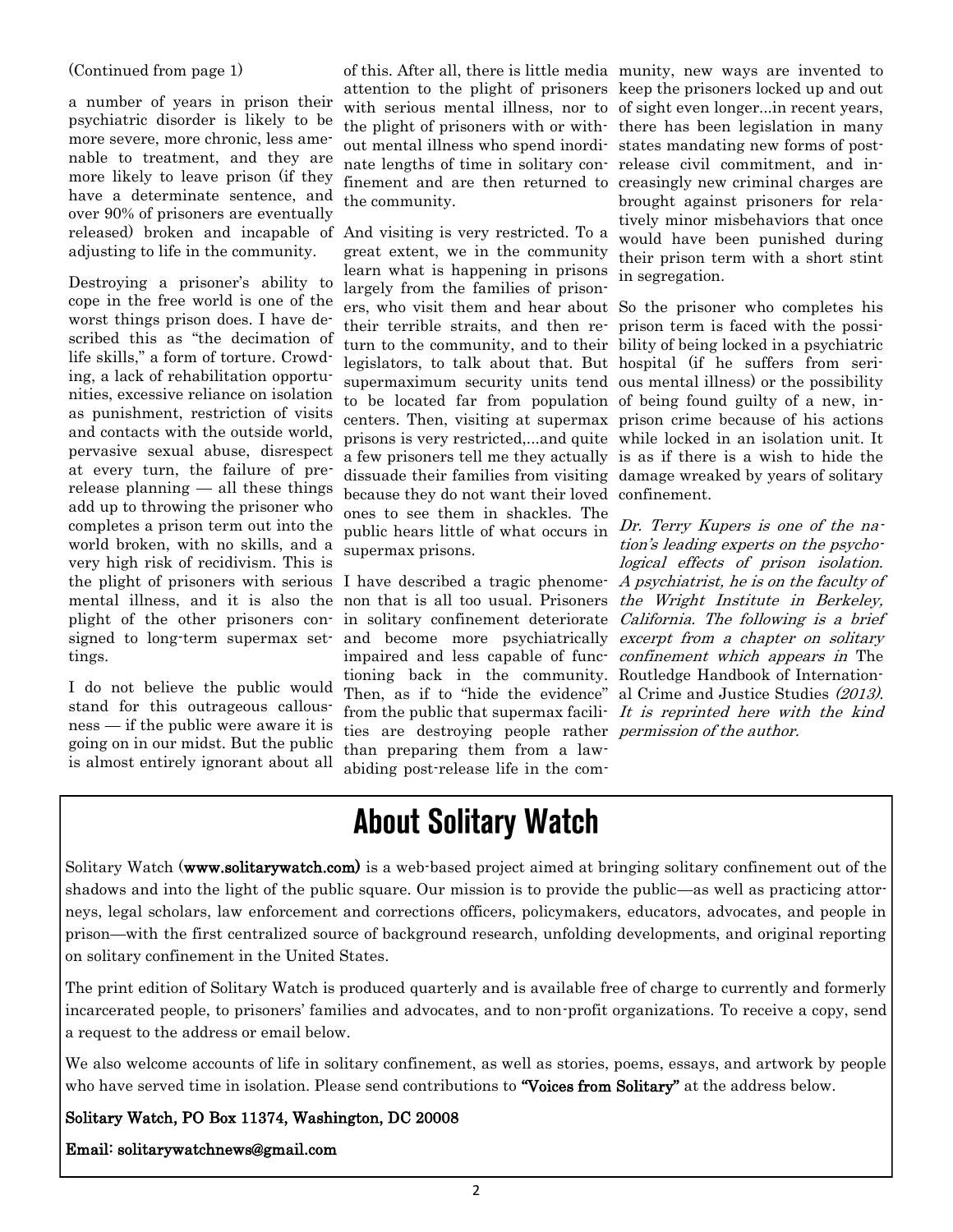### **Prayers for People in Solitary**

In advance of Torture Awareness Month this June, the National Religious Campaign Against Torture, California Families Against Solitary Confinement, the American Friends Service Committee, and T'ruah: The Rabbinic Call for Human Rights, issued a national call for people of faith and conscience to compose and share prayers for all who remain in conditions of isolated confinement, and in remembrance of the significance of the upcoming one year anniversary of the historic peaceful prisoner hunger strike throughout California prisons which began July 8, 2013, with more than 30,000 participating.

The national response to the call for prayer was moving and overwhelming, with more than one hundred prayers submitted in a matter of days. The prayers share an urgent call for restorative justice and an end to the cruel and inhumane treatment of long-term isolation, and for an end to systems and practices that sow division and distrust.

On June 26, the International Day in Support of Victims of Torture, an interfaith clergy delegation will meet with the California Department of Corrections to deliver a collection of the prayers printed on prayer cards, with a request that the cards be delivered to those who remain in SHU in California.

The spirit of this interfaith and nationwide effort extends to all who remain in solitary confinement. We share a small selection of the prayers with the hope that they will serve as a reminder to you, reader, that you are not alone, that you are not forgotten, and that the prayers of our global family continue for you. We believe in freedom and will not rest until it comes. —Rev. Laura Markle Downton, National Religious Campaign Against Torture

●

May you know in your being that there are people who In the name of Allah, the most Gracious, the most care about your suffering and who think of you and your pain. May you know that there are those who are Praise be to Allah, lord of the worlds fighting for the injustice being done to you. May you The most Beneficent, the most Merciful find relief from the pain of isolation and confinement. The Only ruling Judge on the Day of Judgment in the web of life. In love and care —K.R.P.

Lord be with all your children in Seg or SHU right now, With those of whom have your favor wrap your arms of love and grace around them and fill Not those who have earned your anger, them all up with your love, peace, joy, rest, stillness and Not those who go astray. Amen. —M.M. an inner strength, I pray, and also that they be removed also I pray. Amen. — D.C.

to the Heavens using their bodies! Heavenly Father, faith. Amen. —Sister H.R. watch over these men and women held without human contact, without hope, except in you Heavenly Father. Dear God, I ask you to comfort those who are in solitary Father you aided me when I was one of these men and helped me carry my burden, for I would not have been their dignity. Let them know that they are not forgotable to do this without your loving arms to support me. ten. I thank you for the many people who are moved to their endeavors to be treated humanely. All things are confinement. Please help us to create a society where possible through the Heavenly Father, His Only Son everyone is treated with love. —A. and the Holy Spirit. —B.N., Your Brother in Struggle

Nam-Myoho-Renge-Kyo.

It is a wish-granting jewel of a prayer.

Nam, mee-yo-ho, rin-gay, kee-yo.

Say it three times, with conviction in your heart, that ultimately, you are a Buddha.

It is true. You. Are. A. Buddha.

Nam, myoho, renge, kyo. —L.B.

Merciful

May you know that you are not alone. May you feel held You alone do we worship, from you alone do we seek help,

Guide us along the straight path

from SHU or Seg right now. So many have been in for Jesus, Incarnate God, our blindness to your gift of Life nothing and they need to be released and rehabilitated led to your judgment, imprisonment, and sentence to too to mainline. Encamp your angels all around them death. You are present now in all who are imprisoned, I humbly seek your guidance Heavenly Father for all truth and infinite, personal love. May each one experithe men and women without voices that are screaming ence the freedom that comes of accepting you in whether justly or unjustly. Be with each one in compassion and light. Awaken each one to the gift of your holy

These men are sacrificing the health and possible life in act to end the huge overuse of incarceration and solitary confinement. Please don't let them give up hope or lose

For world peace and personal happiness, please chant cries with us when we weep, listens to our pleas and Dear one—May the God of Justice—the Holy One who delivers us from evil—hear our cries this day. May your bravery inspire the people of this state to rise up and ban solitary confinement once and for all. May the God who never leaves us or forsakes us bring you strength, courage and encouragement, even in your darkest days. You are not alone. —M.